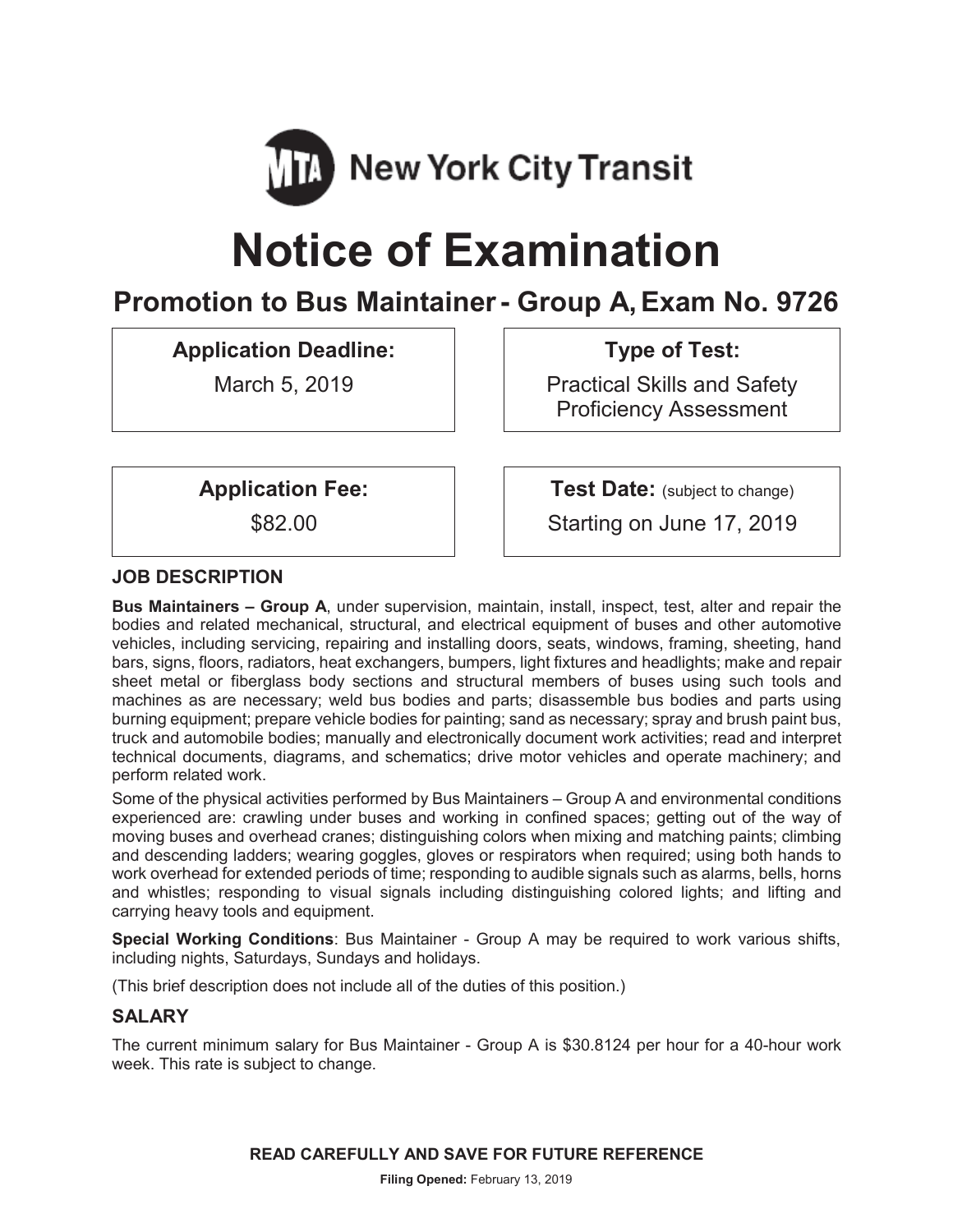# **ELIGIBILITY TO TAKE EXAMINATION**

This examination is open to each employee of MTA New York City Transit who **on the first date of the Practical Skills test:**

- 1. Is permanently (not provisionally) employed in or appears on a Preferred List (see Note, below) for the title of Maintainer's Helper – Group B and is permanently employed or has been permanently employed in such title in the Department of Buses; and
- 2. Is not otherwise ineligible.

(Note: A "Preferred List" is a civil service list which is only for certain former permanent incumbents of the eligible title who have rehiring rights.)

This examination is also open to employees who were appointed to an eligible title pursuant to New York State Civil Service Law, section 55-a, and who meet all other eligibility requirements.

You are responsible for determining whether you meet the eligibility requirements for this examination prior to submitting the *Application*. If you do not know if you are eligible, check with **your department's Human Resources representative**. You may be given the test and/or assessment before we verify your eligibility. If you are marked "Not Eligible," your application fee will **not** be refunded and you will **not** receive a score.

This examination is **not** open to employees of MaBSTOA or MTA Bus Company, or to employees of MTA agencies other than MTA New York City Transit.

# **REQUIREMENTS TO BE PROMOTED**

**Probationary Period:** At the time of promotion, you must have completed your probationary period in the eligible title as indicated in the above "Eligibility to Take Examination" section, and you must be permanently employed in that title or your name must appear on a Preferred List for the title at the time of promotion. Additionally, you must have served permanently in the eligible title for at least one year. Time served prior to a break in service of more than one year will not be credited.

**Driver License Requirement**: If you are considered for promotion to the title of Bus Maintainer – Group A, you must meet the requirements in "1" or "2" below at the time of consideration for promotion:

- 1. A Class B Commercial Driver License (CDL) valid in the State of New York with a passenger endorsement and no disqualifying restrictions that would preclude the performance of the duties of this title.
- 2. A Motor Vehicle Driver License valid in the State of New York and a Learner Permit for a Class B CDL valid in the State of New York with a passenger endorsement and no disqualifying restrictions.

If you are promoted under "2" above, you must obtain the Class B Commercial Driver License valid in the State of New York with a passenger endorsement and no disqualifying restrictions during a sixweek training program in bus operation. If you fail to successfully complete this program and fail to obtain the Class B Commercial Driver License valid in the State of New York with a passenger endorsement and no disqualifying restrictions, your employment will be terminated or you will be returned to your previously held permanent title. If you have serious moving violations, a license suspension or an accident record, you may be disqualified.

The Class B Commercial Driver License (CDL) with passenger endorsement and no disqualifying restrictions must be maintained for the duration of your employment in the title. Such license and/or Learner Permit must not include any restrictions which would preclude the performance of Bus Maintainer – Group A work.

(Continued)

#### **READ CAREFULLY AND SAVE FOR FUTURE REFERENCE**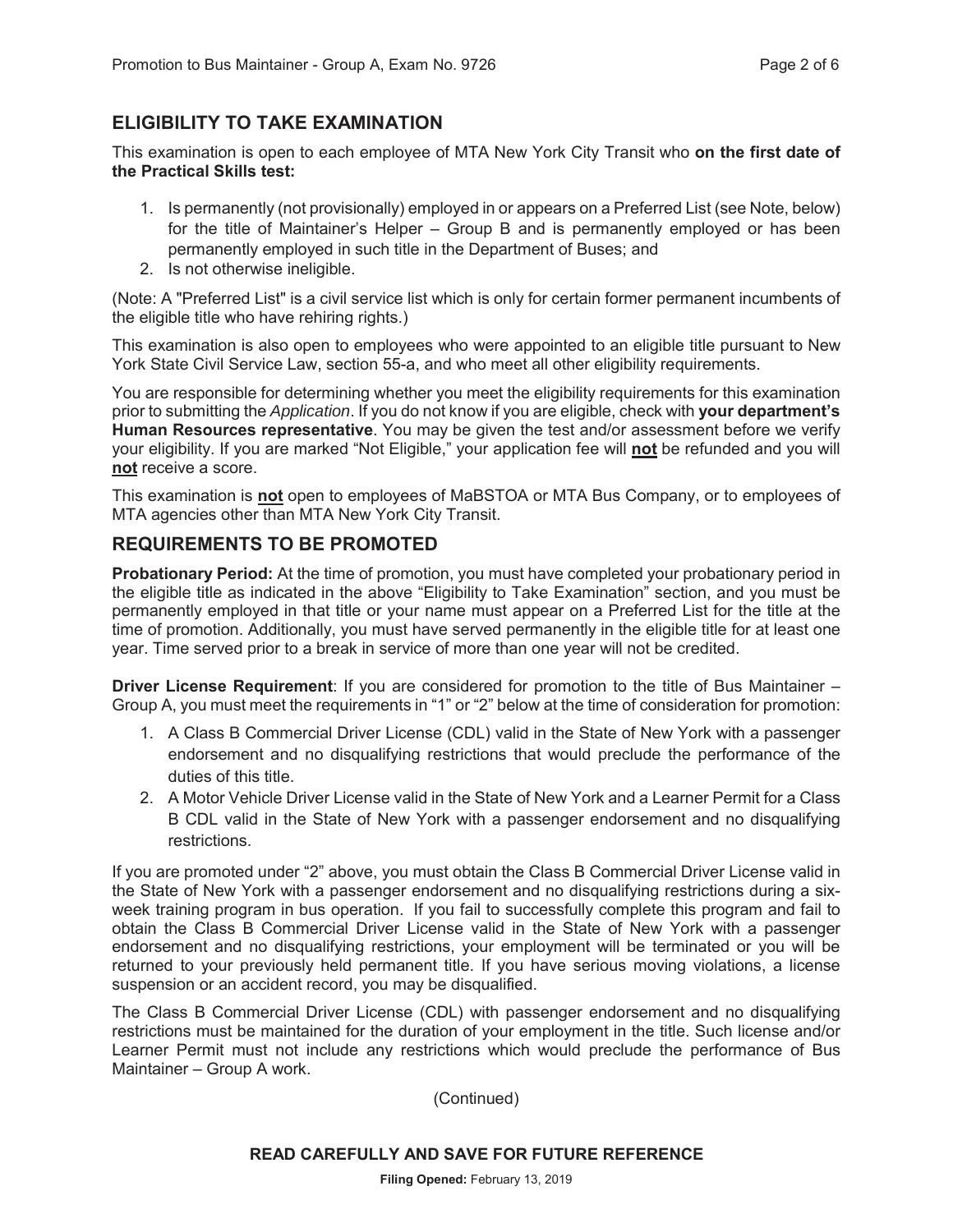# **REQUIREMENTS TO BE PROMOTED** (Continued)

**Commercial Motor Vehicle Driving Experience in the Military or New York National Guard**: If you are an active member or former member (discharged in the past year) of the military or New York National Guard and have experience driving a Commercial Motor Vehicle in the military or New York National Guard, you may be eligible for a waiver of the New York State commercial driving skills test through the New York State Department of Motor Vehicles. If you believe that you may be eligible for this waiver, you must apply for the waiver through the New York State Department of Motor Vehicles.

**Medical Requirement:** Medical guidelines have been established for the position of Bus Maintainer – Group A. Candidates will be examined to determine whether they can perform the essential functions of the position of Bus Maintainer – Group A. Where appropriate, a reasonable accommodation will be provided for a person with a disability to enable him or her to take the examination and/or perform the essential functions of the job.

**Drug Screening Requirement:** You must pass a drug screening in order to be promoted, and if promoted, you will be subject to random drug and alcohol tests for the duration of your employment. Additionally, if you have tested positive on a drug or alcohol test or had a refusal to test during preemployment or while employed by a Federal DOT-regulated employer during the applicable period, you must have completed the Substance Abuse Professional (SAP) evaluation, referral and education/treatment process required by federal law in order to be promoted to this safety-sensitive position.

# **HOW TO SUBMIT AN APPLICATION AND PAY THE APPLICATION FEE**

If you believe you meet the requirements in the "Eligibility to Take Examination" section, submit an *Application* online by the last day of the application period unless you are requesting a fee waiver. Applicants who wish to request a fee waiver should refer to the "How to Submit an Application When Requesting a Fee Waiver" section below. MTA New York City Transit will **not** accept *Applications* in person.

**Application Fee:** This fee is generally not refundable. Under special circumstances, you may be entitled to a refund. You should refer to the Department of Citywide Administrative Services ("DCAS") General Exam Regulations to determine if you are entitled to a refund prior to requesting a refund. You can refer to the bottom of the last page of the Notice of Examination for instructions on how to obtain a copy of the DCAS General Exam Regulations.

#### **Online Applications:**

- 1. Apply using the "BSC" employee portal at www.mymta.info by the last day of the application period.
- 2. You must pay the *Application* fee via payroll deduction. Applicants who request a fee waiver must apply by mail.
- 3. You will be sent a confirmation email after you complete your *Application* and pay the *Application* fee.

Save your confirmation numbers for future reference and proof of filing an *Application.*

Computers with internet access are available on a limited basis at branches of the New York Public Library, the Brooklyn Public Library and the Queens Library to patrons with a valid library card.

# **HOW TO SUBMIT AN APPLICATION WHEN REQUESTING A FEE WAIVER**

Applicants who wish to request a fee waiver must obtain an *Application* in person at the MTA Exam Information Center as indicated below and must submit the *Application* by mail to the address in the "Correspondence" section below **by the last day of the application period**.

(Continued)

#### **READ CAREFULLY AND SAVE FOR FUTURE REFERENCE**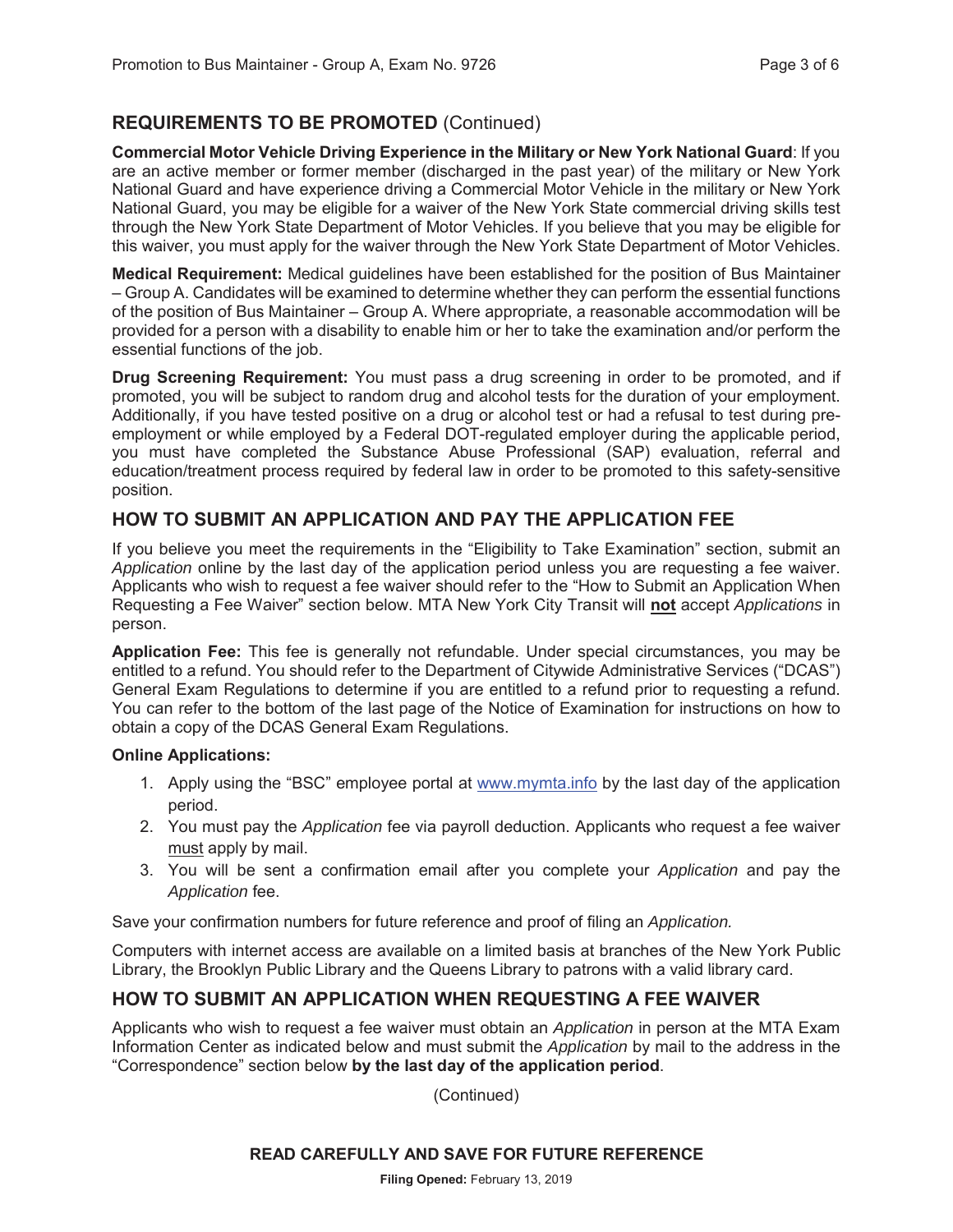#### **HOW TO SUBMIT AN APPLICATION WHEN REQUESTING A FEE WAIVER** (Continued)

MTA New York City Transit will not accept *Applications* in person. Additional information on requesting an application fee waiver is available with the *Application*.

**MTA Exam Information Center**: Open Monday through Friday, from 9 AM to 3 PM, in the lobby at 180 Livingston Street, Brooklyn, New York. Directions: take the A, C, F, or R trains to the Jay Street-Metro Tech Station, or the 2, 3, or G train to the Hoyt Street Station. The MTA Exam Information Center will be closed on Monday, February 18, 2019 in observance of Presidents Day.

## **ADMISSION LETTER**

An *Admission Letter* will be mailed to you about 10 days before the first date of the practical skills test. If you do not receive an *Admission Letter* at least 4 days before this date, you may obtain a duplicate letter at the MTA Exam Information Center (as indicated above). A paper copy of the *Admission Letter* is your ticket for admission to the test.

Applicants **must** keep their mailing address **up to date**. Please refer to the Correspondence section below for instructions on how to update your address and other contact information.

#### **THE TEST**

The test will consist of a competitive practical skills test and a qualifying safety proficiency assessment. The qualifying safety proficiency assessment will be administered either before or on the same day as your practical skills test. A score of at least 70% is required to pass each test. Your score on the competitive practical skills test will determine 85% of your final score. Your seniority will determine the remaining 15%. You must pass the practical skills test to have your seniority credited. Your seniority score will be 70 plus  $\frac{1}{2}$  point for each three months of completed, continuous service with an agency under the jurisdiction of the Commissioner, Department of Citywide Administrative Services, in permanent competitive class titles. Your service will be credited through the first date of the practical skills test, up to a maximum of 15 years. Time served prior to a break in service of more than one year will not be credited.

Veterans' or Disabled Veterans' Credit will be granted only to eligible passing candidates who request that they be applied. Veterans' or Disabled Veterans' Credit should be requested at the time of application, but **must** be requested before the date the eligible list is established. Claims for Veterans' or Disabled Veterans' Credit cannot be made once the eligible list is established.

The competitive practical skills test will measure your ability to maintain and repair bodies, undercarriages, and associated components of buses, automobiles, and trucks, and may include: body sheeting repair, preparation, and painting; the proper use and selection of tools, machinery, and materials; fabrication and welding; reading and interpreting specifications and drawings; relevant mathematical calculations; and other related areas.

The qualifying safety proficiency assessment will be administered either before or the same day as your practical skills test. A score of 70% is required to pass the qualifying safety proficiency assessment. In the qualifying safety proficiency assessment, you may be required to demonstrate the following abilities:

**Oral Comprehension –** The ability to understand spoken English words and sentences

**Oral Expression –** The ability to use English words or sentences in speaking so others will understand

**Written Comprehension –** The ability to understand written sentences and paragraphs

**Written Expression –** The ability to use English words or sentences in writing so others will understand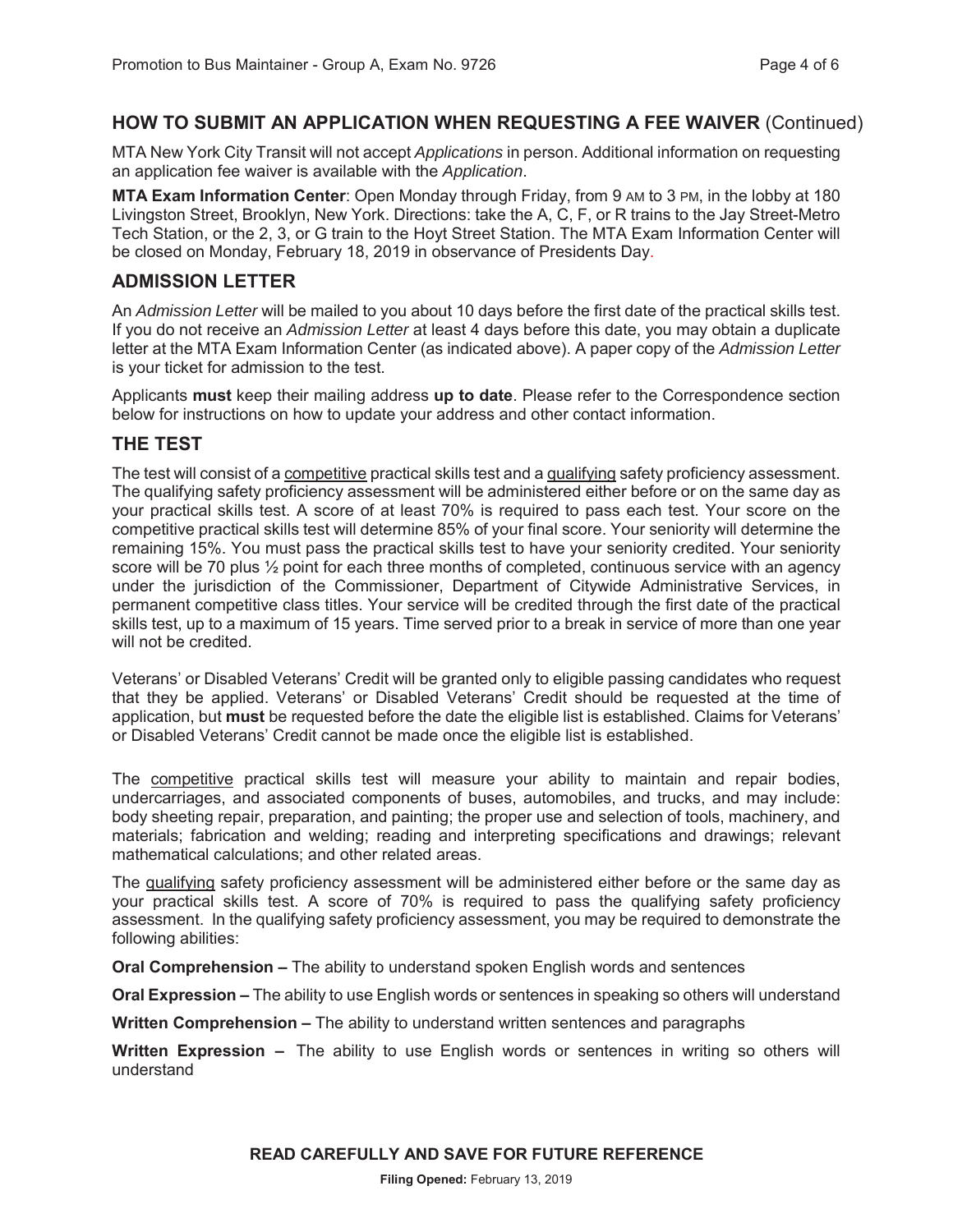## **TEST ADMINISTRATION GUIDELINES**

**Warning:** You are not permitted to enter the test site with cellular phones, smart watches, beepers, pagers, cameras, portable media players, or other electronic devices. Calculators are not permitted. Electronic devices with an alphabetic keyboard, word processing, or data recording capabilities, such as planners, organizers, etc., **are prohibited.** If you use any of these devices in the building at any time before, during, or after the test, you may **not** receive your test results, your test score may be nullified, and your application fee will **not** be refunded.

You may not have any other person, including children, present with you while you are being processed for or taking the test, and no one may wait for you inside of the test site while you are taking the test.

**Leaving:** You must leave the test site once you finish the test. If you leave the test site after being fingerprinted but before finishing the test, you will not be permitted to re-enter. If you disregard this instruction and re-enter the test site, you may not receive your test results, your test score may be nullified, and your application fee will not be refunded

**Proof of Identity**: You must present your MTA New York City Transit employee ID when you arrive to take the test.

#### **THE TEST RESULTS**

If you pass the competitive practical skills test and qualifying safety proficiency assessment and are marked eligible, your name will be placed in final score order on an eligible list and you will be given a list number. You will be notified by mail of your test results. If you meet all requirements and conditions, you will be considered for appointment when your name is reached on the eligible list.

#### **ADDITIONAL INFORMATION**

**Training:** Candidates promoted to Bus Maintainer – Group A will be required to complete and pass all parts of a training course in bus maintenance operations as a condition of passing probation. If you do not successfully complete this training course, you will be returned to your previous title.

#### **SPECIAL ARRANGEMENTS**

**Late Filing:** Consult with **your department's Human Resources representative** to determine the procedure for filing a late *Application* if you meet one of the following conditions:

- 1. You are absent from work for at least one-half of the application period and are unable to apply for reasons such as vacation, sick leave or military duty; or
- 2. You become eligible after the above application period, but on or before the first date of the Practical Skills test.

**Make-Up Test:** You may apply for a make-up test if you cannot take the test on the scheduled test date for any of the following reasons:

- 1. Compulsory attendance before a public body;
- 2. On-the-job injury or illness caused by municipal employment where you are an officer or employee of the City;
- 3. Absence from the test within one week after the death of a spouse, domestic partner, parent, sibling, child or child of a domestic partner where you are an officer or employee of the City;
- 4. Absence due to ordered military duty;
- 5. A clear error for which MTA New York City Transit is responsible; or
- 6. A temporary disability, pregnancy-related, or child-birth-related condition preventing you from taking the test.

(Continued)

#### **READ CAREFULLY AND SAVE FOR FUTURE REFERENCE**